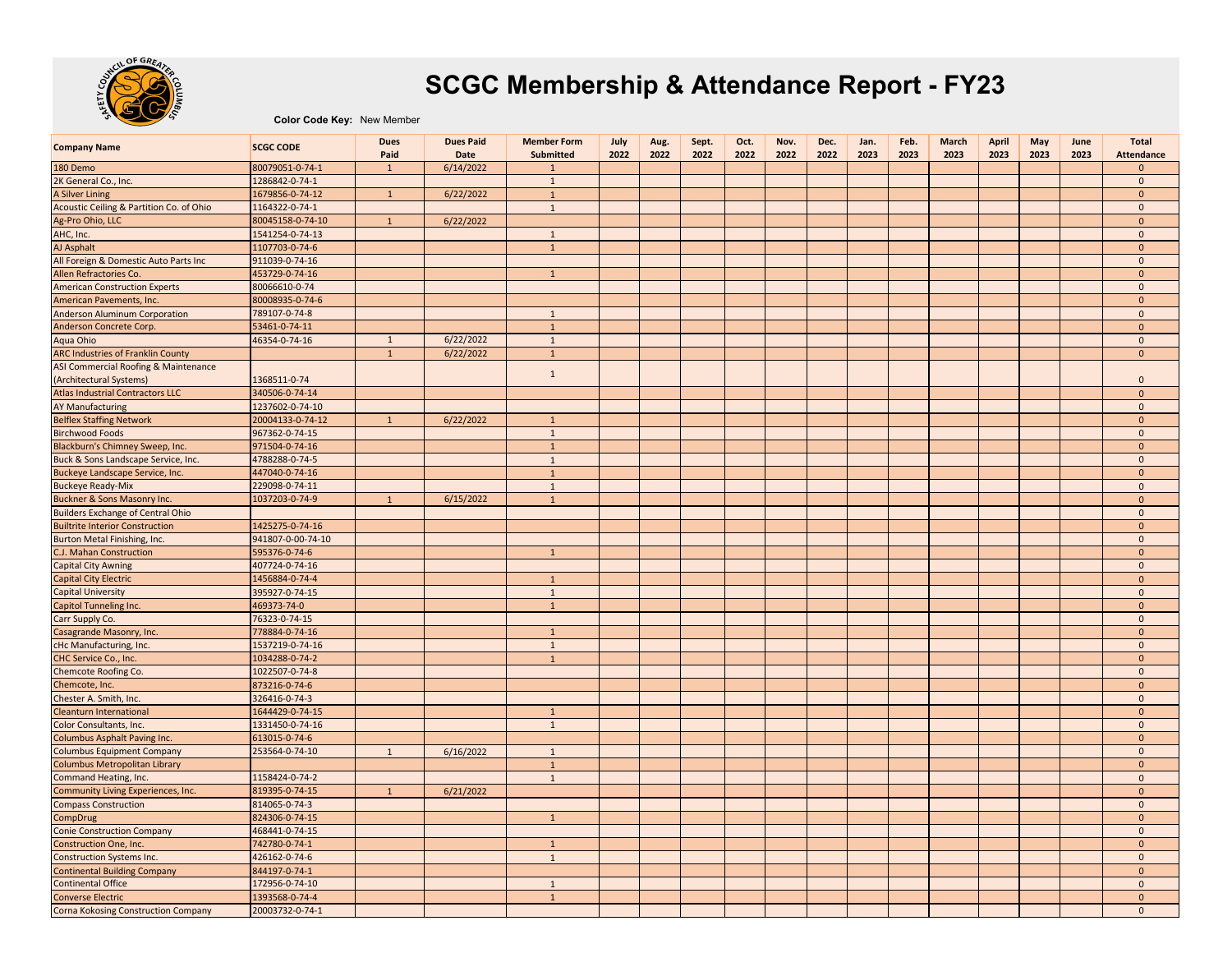| <b>Company Name</b>                                         | <b>SCGC CODE</b>                      | <b>Dues</b><br>Paid | <b>Dues Paid</b><br>Date | <b>Member Form</b><br>Submitted | July<br>2022 | Aug.<br>2022 | Sept.<br>2022 | Oct.<br>2022 | Nov.<br>2022 | Dec.<br>2022 | Jan.<br>2023 | Feb.<br>2023 | <b>March</b><br>2023 | April<br>2023 | May<br>2023 | June<br>2023 | <b>Total</b><br>Attendance    |
|-------------------------------------------------------------|---------------------------------------|---------------------|--------------------------|---------------------------------|--------------|--------------|---------------|--------------|--------------|--------------|--------------|--------------|----------------------|---------------|-------------|--------------|-------------------------------|
| <b>Crafts Group</b>                                         | 1386713-0                             |                     |                          |                                 |              |              |               |              |              |              |              |              |                      |               |             |              | $\overline{0}$                |
| <b>Cumberland Estates, LLC</b>                              | 1747232-0-74-12                       |                     |                          |                                 |              |              |               |              |              |              |              |              |                      |               |             |              | $\mathbf{0}$                  |
| <b>Custom Air Conditioning &amp; Heating</b>                | 666607-00-74-02                       |                     |                          |                                 |              |              |               |              |              |              |              |              |                      |               |             |              | $\mathbf{0}$                  |
| DaNite Sign Co.                                             | 307983-0-74-16                        |                     |                          | $\mathbf{1}$                    |              |              |               |              |              |              |              |              |                      |               |             |              | $\mathbf 0$                   |
| <b>Decker Construction</b>                                  | 766073-0-74-6                         |                     |                          | $\mathbf{1}$                    |              |              |               |              |              |              |              |              |                      |               |             |              | $\mathbf{0}$                  |
|                                                             |                                       |                     |                          | $\mathbf{1}$                    |              |              |               |              |              |              |              |              |                      |               |             |              |                               |
| Decker Materials Company (Apple-Smith Corp.) 775067-0-74-11 |                                       |                     |                          |                                 |              |              |               |              |              |              |              |              |                      |               |             |              | $\mathbf{0}$                  |
| DeFabco                                                     | 20005788-0-74-16                      |                     |                          | $\mathbf{1}$                    |              |              |               |              |              |              |              |              |                      |               |             |              | $\mathbf{0}$                  |
| Delaware Golf Club, LLC                                     | 1525025-0-74-15                       |                     |                          |                                 |              |              |               |              |              |              |              |              |                      |               |             |              | $\mathbf{0}$                  |
| <b>Dennis Automotive (Car Corp)</b>                         |                                       |                     |                          | $\mathbf{1}$                    |              |              |               |              |              |              |              |              |                      |               |             |              | $\mathbf{0}$                  |
| Dennis Automotive (DHOD)                                    |                                       |                     |                          | $\mathbf{1}$                    |              |              |               |              |              |              |              |              |                      |               |             |              | $\overline{0}$                |
| <b>Dublin Building Systems</b>                              | 443380-0-74-1                         |                     |                          | $\mathbf{1}$                    |              |              |               |              |              |              |              |              |                      |               |             |              | $\mathbf{0}$                  |
| E.C. Babbert, Inc.                                          | 380646-0-74-10                        |                     |                          | 1                               |              |              |               |              |              |              |              |              |                      |               |             |              | $\mathbf{0}$                  |
| <b>Eagle Electrical Services</b>                            | 1437041-0-74-4                        |                     |                          | $\mathbf{1}$                    |              |              |               |              |              |              |              |              |                      |               |             |              | $\mathbf{0}$                  |
| EFCO Corp.                                                  | 283760-0-74-15                        |                     |                          | $\mathbf{1}$                    |              |              |               |              |              |              |              |              |                      |               |             |              | $\mathbf{0}$                  |
| Electric Solutions, Inc.                                    | 1106704-0-74-4                        |                     |                          |                                 |              |              |               |              |              |              |              |              |                      |               |             |              | $\mathbf{0}$                  |
| Elford, Inc.                                                | 6143-0-74-1                           | $\mathbf{1}$        | 6/22/2022                | $\mathbf{1}$                    |              |              |               |              |              |              |              |              |                      |               |             |              | $\mathbf 0$                   |
| Elite Site Development & Excavating Inc.                    | 545202-0-74-5                         |                     |                          | $\mathbf{1}$                    |              |              |               |              |              |              |              |              |                      |               |             |              | $\mathbf{0}$                  |
| <b>Employers Overload</b>                                   | 1373579-0-74                          | 1                   | 6/22/2022                |                                 |              |              |               |              |              |              |              |              |                      |               |             |              | $\mathbf{0}$                  |
| EMSI, Inc. (Enviornmental Management)                       |                                       |                     |                          | $\mathbf{1}$                    |              |              |               |              |              |              |              |              |                      |               |             |              | $\overline{0}$                |
| <b>Environmental Remediation Contractor</b>                 | 1632881-0-74-13                       |                     |                          |                                 |              |              |               |              |              |              |              |              |                      |               |             |              | $\mathbf{0}$                  |
| <b>Equity Construction Solutions, LLC</b>                   | 969059-0-74-15                        |                     |                          |                                 |              |              |               |              |              |              |              |              |                      |               |             |              | $\mathbf{0}$                  |
| eS Architecture & Development, Inc.                         | 1404728-0-74-15                       | $\mathbf{1}$        | 6/22/2022                |                                 |              |              |               |              |              |              |              |              |                      |               |             |              | $\mathbf 0$                   |
| <b>EXXCEL Project Management LLC</b>                        | 1052933-0-74-1                        |                     |                          | $\mathbf{1}$                    |              |              |               |              |              |              |              |              |                      |               |             |              | $\mathbf{0}$                  |
| <b>Fabcon Precast</b>                                       | 1161782-0-74-2                        | $\mathbf{1}$        | 6/22/2022                | 1                               |              |              |               |              |              |              |              |              |                      |               |             |              | $\overline{0}$                |
| <b>Farber Corporation</b>                                   | 441236-0-74-15                        |                     |                          |                                 |              |              |               |              |              |              |              |              |                      |               |             |              | $\mathbf{0}$                  |
| Fey Roofing & Sheet Metal                                   |                                       |                     |                          | $\mathbf{1}$                    |              |              |               |              |              |              |              |              |                      |               |             |              | $\overline{0}$                |
| <b>Fisher Phillips</b>                                      | 1625052-0-74-12                       |                     |                          |                                 |              |              |               |              |              |              |              |              |                      |               |             |              | $\mathbf{0}$                  |
| <b>FM Resources</b>                                         | 1584967-0-74-15                       |                     |                          | $\mathbf{1}$                    |              |              |               |              |              |              |              |              |                      |               |             |              | $\mathbf 0$                   |
| <b>FORJAK Industrial</b>                                    | 1645489-0-74-15<br>1328868-0-00-74-12 |                     |                          | $\mathbf{1}$                    |              |              |               |              |              |              |              |              |                      |               |             |              | $\mathbf{0}$                  |
| Franklin Services, Inc.                                     |                                       |                     |                          |                                 |              |              |               |              |              |              |              |              |                      |               |             |              | $\mathbf 0$<br>$\overline{0}$ |
| <b>Franklin University</b>                                  | 396279-0-74-15<br>1119844-0-74-2      |                     |                          | $\mathbf{1}$                    |              |              |               |              |              |              |              |              |                      |               |             |              | $\overline{0}$                |
| Freeland Contracting Co.<br>Fritz-Rumer-Cooke Co., Inc.     | 11292-0-74-6                          |                     |                          | $\mathbf{1}$                    |              |              |               |              |              |              |              |              |                      |               |             |              | $\mathbf{0}$                  |
| G Mechanical Inc.                                           | 1360575-0-74-15                       |                     |                          |                                 |              |              |               |              |              |              |              |              |                      |               |             |              | $\mathbf 0$                   |
| Gaddis & Son, Inc.                                          | 466565-0-74-6                         |                     |                          |                                 |              |              |               |              |              |              |              |              |                      |               |             |              | $\mathbf{0}$                  |
| Gaurdian Water and Power                                    |                                       |                     |                          |                                 |              |              |               |              |              |              |              |              |                      |               |             |              | $\mathbf{0}$                  |
| General Maintenance & Engineering Co.                       | 105747-0-74-1                         |                     |                          | $\mathbf{1}$                    |              |              |               |              |              |              |              |              |                      |               |             |              | $\mathbf{0}$                  |
| General Services Cleaning Company, Inc.                     | 920562-0-74-16                        |                     |                          | $\mathbf{1}$                    |              |              |               |              |              |              |              |              |                      |               |             |              | $\overline{0}$                |
| George J. Igel & Co., Inc.                                  | 20005310-0-74-5                       | $\mathbf{1}$        | 6/22/2022                | $\overline{1}$                  |              |              |               |              |              |              |              |              |                      |               |             |              | $\mathbf{0}$                  |
| Geotechnical Consultants, Inc.                              | 63558-0-74-12                         |                     |                          | $\mathbf{1}$                    |              |              |               |              |              |              |              |              |                      |               |             |              | $\mathbf{0}$                  |
| Geotex Construction Service, Inc.                           | 1080596-0-74-15                       |                     |                          | $\mathbf{1}$                    |              |              |               |              |              |              |              |              |                      |               |             |              | $\mathbf{0}$                  |
| GK Packaging, Inc.                                          | 977949-0-74-15                        |                     |                          |                                 |              |              |               |              |              |              |              |              |                      |               |             |              | $\mathbf 0$                   |
| Glassworks Plus, Inc.                                       | 90514-0-74-14                         |                     |                          | $\mathbf{1}$                    |              |              |               |              |              |              |              |              |                      |               |             |              | $\overline{0}$                |
| <b>Globe Window Cleaning</b>                                | 384404-0-74-15                        | $\mathbf{1}$        | 6/22/2022                | $\mathbf{1}$                    |              |              |               |              |              |              |              |              |                      |               |             |              | $\mathbf{0}$                  |
| Graham Electric Co. Inc.                                    | 1105176-0-74-4                        |                     |                          |                                 |              |              |               |              |              |              |              |              |                      |               |             |              | $\mathbf{0}$                  |
| Gudenkauf LLC                                               | 679402-0-74-15                        |                     |                          |                                 |              |              |               |              |              |              |              |              |                      |               |             |              | $\mathbf{0}$                  |
| <b>Gutknecht Construction Company</b>                       | 635233-0-74-15                        |                     |                          | $\mathbf{1}$                    |              |              |               |              |              |              |              |              |                      |               |             |              | $\mathbf{0}$                  |
| <b>Habitat for Humanity MidOhio</b>                         | 960000-0-74-1                         |                     |                          | $\mathbf{1}$                    |              |              |               |              |              |              |              |              |                      |               |             |              | $\mathbf{0}$                  |
| <b>Hamilton Parker Company</b>                              | 116364-0-74-10                        |                     |                          | $\mathbf{1}$                    |              |              |               |              |              |              |              |              |                      |               |             |              | $\mathbf{0}$                  |
| Harris & Heavener Excavating                                | 1198270-0-74-4                        |                     |                          | $\overline{1}$                  |              |              |               |              |              |              |              |              |                      |               |             |              | $\mathbf{0}$                  |
| Heiberger Paving, Inc.                                      | 677289-0-74-6                         |                     |                          | $\mathbf{1}$                    |              |              |               |              |              |              |              |              |                      |               |             |              | $\mathbf{0}$                  |
| <b>Hidaka USA</b>                                           | 1020094-0-74-8                        |                     |                          | $\mathbf{1}$                    |              |              |               |              |              |              |              |              |                      |               |             |              | $\mathbf{0}$                  |
| <b>Hilliard Glass</b>                                       | 1329394-0-74-14                       |                     |                          |                                 |              |              |               |              |              |              |              |              |                      |               |             |              | $\mathbf{0}$                  |
| Hochstetler Buildings Inc.                                  | 694755-0-74-1                         |                     |                          |                                 |              |              |               |              |              |              |              |              |                      |               |             |              | $\mathbf{0}$                  |
| <b>Holland Roofing of Columbus</b>                          | 1174008-0-74-8                        |                     |                          | $\mathbf{1}$                    |              |              |               |              |              |              |              |              |                      |               |             |              | $\mathbf{0}$                  |
| <b>Holland Roofing RMM of Columbus</b>                      | 1432125-0-74                          |                     |                          | $\mathbf{1}$                    |              |              |               |              |              |              |              |              |                      |               |             |              | $\mathbf{0}$                  |
| Holloway, Henderson & Martin, LLC                           | 1615104-0-74-9                        |                     |                          |                                 |              |              |               |              |              |              |              |              |                      |               |             |              | $\mathbf{0}$                  |
| Hydro-Technologies, Inc.                                    | 1012558-0-74-6                        |                     |                          | $\mathbf{1}$                    |              |              |               |              |              |              |              |              |                      |               |             |              | $\mathbf{0}$                  |
| <b>IMPACT Community Action</b>                              | 1529257-0-74-12                       |                     |                          | $\mathbf{1}$                    |              |              |               |              |              |              |              |              |                      |               |             |              | $\mathbf{0}$                  |
| <b>Industrial Container Services</b>                        | 1546686-0-74-15                       |                     |                          |                                 |              |              |               |              |              |              |              |              |                      |               |             |              | $\mathbf{0}$                  |
| Ingle-Barr Inc.                                             | 793475-0-74-1                         | $\mathbf{1}$        | 6/22/2022                | $\mathbf{1}$                    |              |              |               |              |              |              |              |              |                      |               |             |              | $\mathbf{0}$                  |
| Inliner Solutions (Formerly Granite Inliner LLC)            | 1422305-0-74-5                        |                     |                          | $\mathbf{1}$                    |              |              |               |              |              |              |              |              |                      |               |             |              | $\mathbf{0}$                  |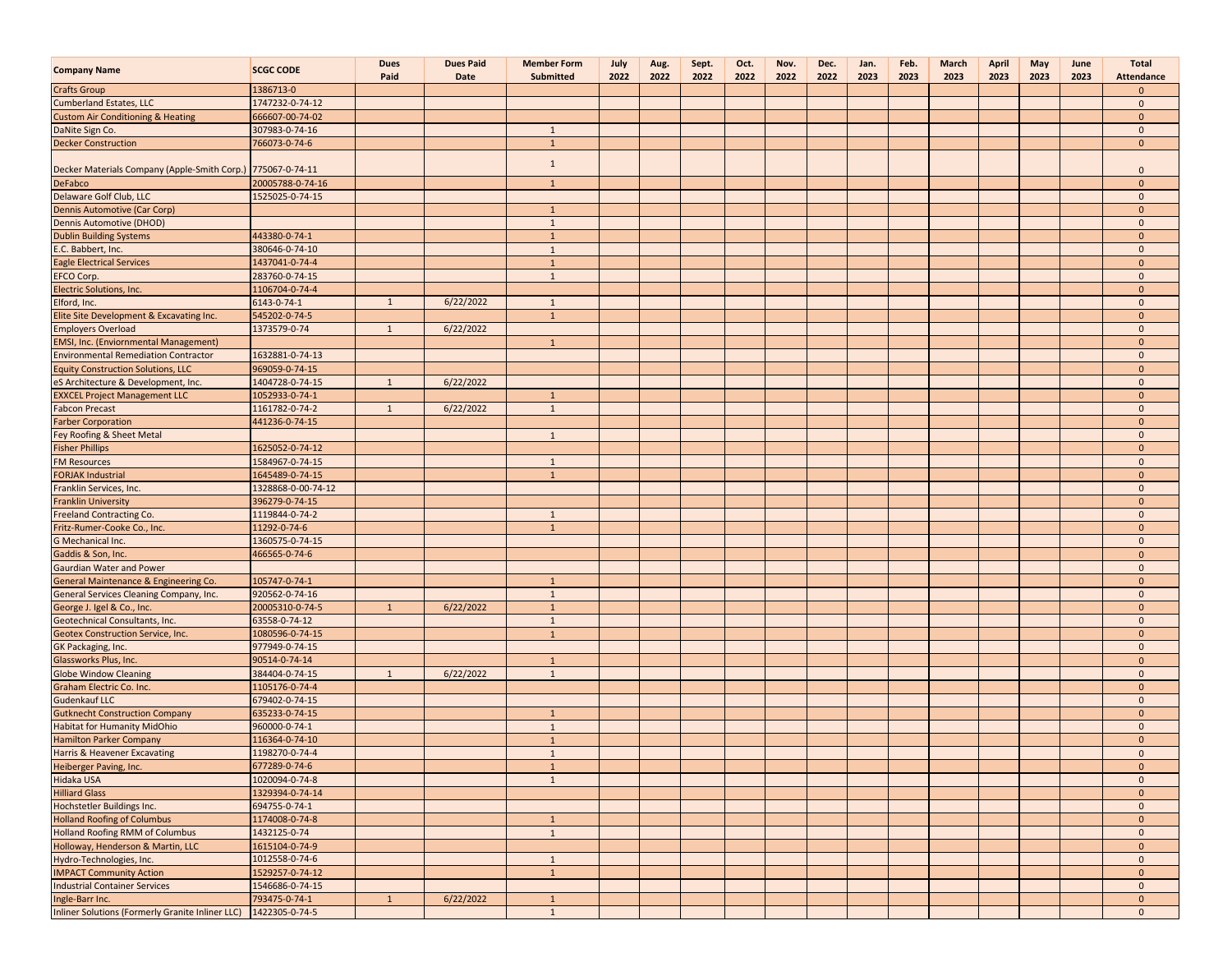| <b>Company Name</b>                        | <b>SCGC CODE</b>   | <b>Dues</b><br>Paid | <b>Dues Paid</b><br>Date | <b>Member Form</b><br>Submitted | July<br>2022 | Aug.<br>2022 | Sept.<br>2022 | Oct.<br>2022 | Nov.<br>2022 | Dec.<br>2022 | Jan.<br>2023 | Feb.<br>2023 | March<br>2023 | April<br>2023 | May<br>2023 | June<br>2023 | <b>Total</b><br>Attendance |
|--------------------------------------------|--------------------|---------------------|--------------------------|---------------------------------|--------------|--------------|---------------|--------------|--------------|--------------|--------------|--------------|---------------|---------------|-------------|--------------|----------------------------|
| <b>Integrity Concepts</b>                  | 1446372-0-00-74-15 |                     |                          |                                 |              |              |               |              |              |              |              |              |               |               |             |              | $\mathbf{0}$               |
| Interior Supply Inc.                       | 992487-0-74-10     | $\mathbf{1}$        | 6/22/2022                | $\mathbf{1}$                    |              |              |               |              |              |              |              |              |               |               |             |              | $\mathbf{0}$               |
| International Masonry, Inc.                | 440470-0-74-9      |                     |                          | $\mathbf{1}$                    |              |              |               |              |              |              |              |              |               |               |             |              | $\mathbf{0}$               |
| Jackson Township                           | 32520804-0-74-15   |                     |                          | $\mathbf{1}$                    |              |              |               |              |              |              |              |              |               |               |             |              | $\mathbf{0}$               |
| Jendco Safety Supply                       | 1014680-0-74-10    |                     |                          |                                 |              |              |               |              |              |              |              |              |               |               |             |              | $\mathbf{0}$               |
| John Eramo & Sons                          | 417432-0-0-74-05   |                     |                          | 1                               |              |              |               |              |              |              |              |              |               |               |             |              | $\mathbf{0}$               |
| Johnson & Fisher                           | 238320-0-74-01     |                     |                          |                                 |              |              |               |              |              |              |              |              |               |               |             |              | $\mathbf{0}$               |
| Jon Edwards Steel                          | 806582-0-74-10     |                     |                          | 1                               |              |              |               |              |              |              |              |              |               |               |             |              | $\mathbf{0}$               |
| Jones Lumber & Millwork Company            | 70134-0-74-16      |                     |                          | $\mathbf{1}$                    |              |              |               |              |              |              |              |              |               |               |             |              | $\mathbf{0}$               |
| K&W Roofing, Inc.                          | 1010692-0-74-8     |                     |                          |                                 |              |              |               |              |              |              |              |              |               |               |             |              | $\mathbf 0$                |
| Kenwel Printers, Inc.                      | 31746-0-74-15      |                     |                          |                                 |              |              |               |              |              |              |              |              |               |               |             |              | $\mathbf{0}$               |
| Kernan Insurance Agency, Inc.              | 1170041-0-74-12    |                     |                          |                                 |              |              |               |              |              |              |              |              |               |               |             |              | $\mathbf 0$                |
| Kirk Williams Co., Inc.                    | 2185-0-74-2        |                     |                          | $\mathbf{1}$                    |              |              |               |              |              |              |              |              |               |               |             |              | $\mathbf{0}$               |
| Kirk Williams Piping & Plumbing            | 111534-0-74-2      |                     |                          | $\mathbf{1}$                    |              |              |               |              |              |              |              |              |               |               |             |              | $\mathbf 0$                |
| Knight Electric, Inc.                      | 1134253-0-74-4     | $\mathbf{1}$        | 6/21/2022                | $\mathbf{1}$                    |              |              |               |              |              |              |              |              |               |               |             |              | $\mathbf{0}$               |
| Koorsen Fire & Security                    | 1216664-0-74-16    |                     |                          | 1                               |              |              |               |              |              |              |              |              |               |               |             |              | $\mathbf 0$                |
| Lang Stone Co., Inc.                       | 254911-0-74-16     |                     |                          | $\mathbf{1}$                    |              |              |               |              |              |              |              |              |               |               |             |              | $\mathbf{0}$               |
| <b>Legacy Maintenance Services</b>         | 1650763-0-74-15    |                     |                          | $\mathbf{1}$                    |              |              |               |              |              |              |              |              |               |               |             |              | $\mathbf{0}$               |
| Life Style Staffing                        | 1535983-0-74-15    | $\mathbf{1}$        | 6/22/2022                | $\mathbf{1}$                    |              |              |               |              |              |              |              |              |               |               |             |              | $\mathbf{0}$               |
| <b>Limbach Company LLC</b>                 | 158784-0-74-2      |                     |                          |                                 |              |              |               |              |              |              |              |              |               |               |             |              | $\mathbf 0$                |
| incoln Construction, Inc.                  | 472506-0-74-1      |                     |                          |                                 |              |              |               |              |              |              |              |              |               |               |             |              | $\mathbf{0}$               |
| Lumenomics, Inc.                           | 1718466-0-74-10    |                     |                          |                                 |              |              |               |              |              |              |              |              |               |               |             |              | $\mathbf{0}$               |
| M.P. Dory Co.                              | 863308-0-74        | $\mathbf{1}$        | 6/16/2022                | $\mathbf{1}$                    |              |              |               |              |              |              |              |              |               |               |             |              | $\mathbf{0}$               |
| MAC Construction, Inc.                     | 848568-0-74-1      |                     |                          | $\mathbf{1}$                    |              |              |               |              |              |              |              |              |               |               |             |              | $\mathbf 0$                |
| <b>Malta Dynamics</b>                      | 1728916-0-74       |                     |                          |                                 |              |              |               |              |              |              |              |              |               |               |             |              | $\overline{0}$             |
| Marker, Inc.                               | 302649-0-74-01     |                     |                          | 1                               |              |              |               |              |              |              |              |              |               |               |             |              | $\mathbf 0$                |
| <b>Mayfair Village Nursing Care Center</b> | 475618-0-74-15     |                     |                          | $\mathbf{1}$                    |              |              |               |              |              |              |              |              |               |               |             |              | $\mathbf{0}$               |
| Maylon Enterprises, LLC                    | 80053019-0-74-2    |                     |                          |                                 |              |              |               |              |              |              |              |              |               |               |             |              | $\mathbf{0}$               |
| McNeil Group Inc.                          | 1066556-0-74-16    |                     |                          | $\mathbf{1}$                    |              |              |               |              |              |              |              |              |               |               |             |              | $\mathbf{0}$               |
| <b>McNeil Holdings LLC</b>                 | 1535742-0-74-2     |                     |                          | $\mathbf{1}$                    |              |              |               |              |              |              |              |              |               |               |             |              | $\mathbf{0}$               |
| <b>Messer Construction Co.</b>             | 2000417-0-74-1     |                     |                          |                                 |              |              |               |              |              |              |              |              |               |               |             |              | $\mathbf{0}$               |
| Michael's Finer Meats, LLC                 | 416506-0-74-10     |                     |                          |                                 |              |              |               |              |              |              |              |              |               |               |             |              | $\mathbf{0}$               |
| Mid-Atlantic Storage Systems, Inc.         | 856533-0-74-15     |                     |                          | $\mathbf{1}$                    |              |              |               |              |              |              |              |              |               |               |             |              | $\mathbf{0}$               |
| Mid-City Electric/Technologies             | 20005516-0-74-4    |                     |                          |                                 |              |              |               |              |              |              |              |              |               |               |             |              | $\mathbf{0}$               |
| Miles-McClellan Construction Co., Inc.     | 751114-0-74-9      |                     |                          | $\mathbf{1}$                    |              |              |               |              |              |              |              |              |               |               |             |              | $\mathbf{0}$               |
| MJ Baumann Co., Inc.                       | 461029-0-74        |                     |                          |                                 |              |              |               |              |              |              |              |              |               |               |             |              | $\mathbf 0$                |
| M-M Masonry, LLC                           | 1622277-0-74-9     |                     |                          | $\mathbf{1}$                    |              |              |               |              |              |              |              |              |               |               |             |              | $\mathbf{0}$               |
| Muetzel Plumbing & Heating Co.             | 429769-0-74-2      |                     |                          | $\mathbf{1}$                    |              |              |               |              |              |              |              |              |               |               |             |              | $\mathbf 0$                |
| <b>National Construction Rentals</b>       | 1132985-0-74-10    |                     |                          | $\mathbf{1}$                    |              |              |               |              |              |              |              |              |               |               |             |              | $\mathbf{0}$               |
| <b>Nestle Quality Assurance Center</b>     |                    |                     |                          | $\mathbf{1}$                    |              |              |               |              |              |              |              |              |               |               |             |              | $\mathbf{0}$               |
| Network9, LLC                              | 1446921-0-74-16    |                     |                          | $\mathbf{1}$                    |              |              |               |              |              |              |              |              |               |               |             |              | $\mathbf{0}$               |
| <b>New Era Technology</b>                  | 80068365-0-74-4    |                     |                          |                                 |              |              |               |              |              |              |              |              |               |               |             |              | $\mathbf{0}$               |
| <b>Norwich Township</b>                    | 32521404-0-74-15   |                     |                          | $\mathbf{1}$                    |              |              |               |              |              |              |              |              |               |               |             |              | $\mathbf{0}$               |
| <b>Novacare Rehabilitation</b>             | 1530305-0-74-15    |                     |                          | 1                               |              |              |               |              |              |              |              |              |               |               |             |              | $\mathbf{0}$               |
| <b>Ohio Dominican University</b>           | 150228-0-74-15     |                     |                          | $\mathbf{1}$                    |              |              |               |              |              |              |              |              |               |               |             |              | $\mathbf{0}$               |
| <b>Ohio Power Tool</b>                     | 833156-0-74-15     |                     |                          | $\mathbf{1}$                    |              |              |               |              |              |              |              |              |               |               |             |              | $\mathbf{0}$               |
| <b>Ohio Steel Industries</b>               | 325838-0-74-2      |                     |                          | $\mathbf{1}$                    |              |              |               |              |              |              |              |              |               |               |             |              | $\mathbf{0}$               |
| Ohio Technical Services, Inc.              | 1279028-0-74-13    |                     |                          |                                 |              |              |               |              |              |              |              |              |               |               |             |              | $\mathbf 0$                |
| <b>Onsite Therapy Resources LLC</b>        | 1587372-0-74-15    | $\mathbf{1}$        | 6/15/2022                | $\mathbf{1}$                    |              |              |               |              |              |              |              |              |               |               |             |              | $\mathbf{0}$               |
| <b>Overmyer Hall Associates</b>            | 1616119-0-74-12    |                     |                          | 1                               |              |              |               |              |              |              |              |              |               |               |             |              | $\mathbf{0}$               |
| Paddy Scapes, LLC                          | 1614929-0-74-15    |                     |                          |                                 |              |              |               |              |              |              |              |              |               |               |             |              | $\mathbf{0}$               |
| Paul Peterson Co.                          | 283805-0-74-6      |                     |                          | $\mathbf{1}$                    |              |              |               |              |              |              |              |              |               |               |             |              | $\mathbf{0}$               |
| Paul Peterson Co., Safety Division         | 710138-0-74-6      |                     |                          | $\mathbf{1}$                    |              |              |               |              |              |              |              |              |               |               |             |              | $\mathbf{0}$               |
| <b>Pepper Construction</b>                 | 1500532-0-74-1     |                     |                          | $\mathbf{1}$                    |              |              |               |              |              |              |              |              |               |               |             |              | $\mathbf{0}$               |
| Permafloor, Inc.                           | 1029805-0-74-7     | $\mathbf{1}$        | 6/22/2022                | $\mathbf{1}$                    |              |              |               |              |              |              |              |              |               |               |             |              | $\mathbf{0}$               |
| Phinney Industrial Roofing Services &      |                    |                     |                          | $\mathbf{1}$                    |              |              |               |              |              |              |              |              |               |               |             |              |                            |
| Maintenance, LLC                           | 1542518-0-74-8     |                     |                          |                                 |              |              |               |              |              |              |              |              |               |               |             |              | $\mathbf{0}$               |
| Phinney Industrial Roofing, Inc.           | 1542518-0-74-8     |                     |                          | $\mathbf{1}$                    |              |              |               |              |              |              |              |              |               |               |             |              | $\mathbf{0}$               |
| <b>Plastic Packaging Technologies, LLC</b> | 1591270-0-74-15    |                     |                          | $\mathbf{1}$                    |              |              |               |              |              |              |              |              |               |               |             |              | $\mathbf{0}$               |
| Premier Masonry, Inc.                      | 1577454-0-74-16    |                     |                          | $1\,$                           |              |              |               |              |              |              |              |              |               |               |             |              | $\mathbf{0}$               |
| Progressive Flooring Services, Inc.        | 829540-0-74-7      |                     |                          | $\mathbf{1}$                    |              |              |               |              |              |              |              |              |               |               |             |              | $\mathbf{0}$               |
| <b>PSEB</b> (formerly Eddie Bauer)         | 1584771-0-74-15    |                     |                          |                                 |              |              |               |              |              |              |              |              |               |               |             |              | $\mathbf{0}$               |
| <b>Rage Corporation</b>                    | 4363-0-74-15       |                     |                          | 1                               |              |              |               |              |              |              |              |              |               |               |             |              | $\mathbf{0}$               |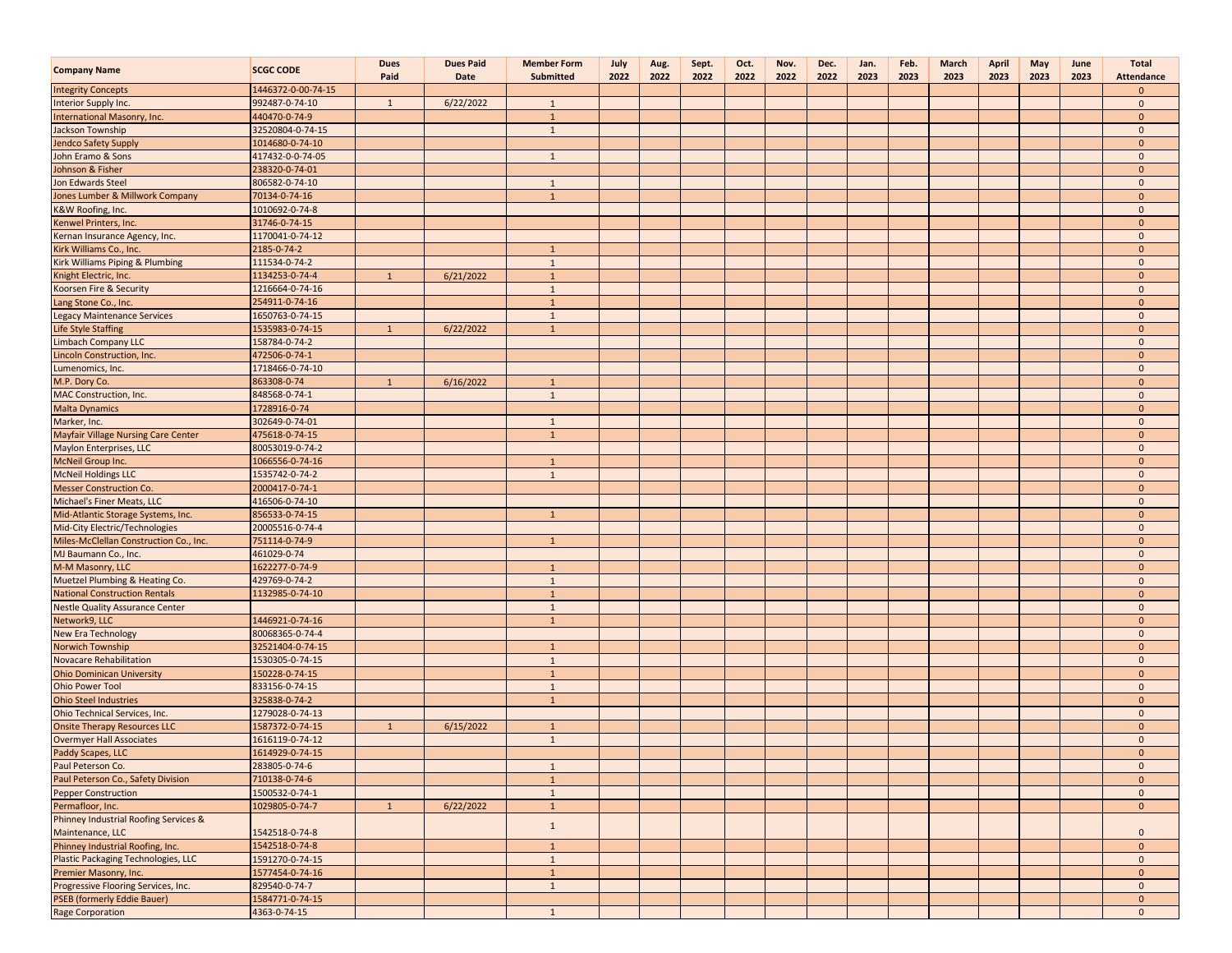| <b>Company Name</b>                                         | <b>SCGC CODE</b>  | <b>Dues</b><br>Paid | <b>Dues Paid</b><br>Date | <b>Member Form</b><br>Submitted | July<br>2022 | Aug.<br>2022 | Sept.<br>2022 | Oct.<br>2022 | Nov.<br>2022 | Dec.<br>2022 | Jan.<br>2023 | Feb.<br>2023 | March<br>2023 | April<br>2023 | May<br>2023 | June<br>2023 | <b>Total</b><br><b>Attendance</b> |
|-------------------------------------------------------------|-------------------|---------------------|--------------------------|---------------------------------|--------------|--------------|---------------|--------------|--------------|--------------|--------------|--------------|---------------|---------------|-------------|--------------|-----------------------------------|
| <b>RAM Products Inc.</b>                                    | 758467-0-74-10    |                     |                          | 1                               |              |              |               |              |              |              |              |              |               |               |             |              | $\mathbf{0}$                      |
| <b>Red Roof</b>                                             | 1532038-0-74-15   |                     |                          | $\mathbf{1}$                    |              |              |               |              |              |              |              |              |               |               |             |              | $\mathbf{0}$                      |
| Reitter Stucco & Supply Co.                                 | 179968-0-74-3     | $\mathbf{1}$        | 6/22/2022                | $\mathbf{1}$                    |              |              |               |              |              |              |              |              |               |               |             |              | $\mathbf{0}$                      |
| <b>Reliable Staffing Resources, LLC</b>                     | 1525944-0-74      | $\mathbf{1}$        | 6/22/2022                | 1                               |              |              |               |              |              |              |              |              |               |               |             |              | $\mathbf{0}$                      |
| <b>Renier Construction</b>                                  | 789764-0-74-1     |                     |                          |                                 |              |              |               |              |              |              |              |              |               |               |             |              | $\mathbf{0}$                      |
| Rent-A-John/Rent-A-Shed                                     | 1431812-0-74-15   |                     |                          |                                 |              |              |               |              |              |              |              |              |               |               |             |              | $\mathbf{0}$                      |
| Rich products corp.                                         | 496953-0-74-15    |                     |                          |                                 |              |              |               |              |              |              |              |              |               |               |             |              | $\mathbf{0}$                      |
| Riepenhoff Landscape, Ltd                                   | 466626-0-74-15    |                     |                          |                                 |              |              |               |              |              |              |              |              |               |               |             |              | $\mathbf{0}$                      |
| Robert L Fry & Associates, Inc.                             | 795757-0-74-3     | $\mathbf{1}$        | 6/15/2022                | $\mathbf{1}$                    |              |              |               |              |              |              |              |              |               |               |             |              | $\mathbf{0}$                      |
| <b>Rocky Fork</b>                                           |                   |                     |                          | $\mathbf{1}$                    |              |              |               |              |              |              |              |              |               |               |             |              | $\mathbf{0}$                      |
| Roehrenbeck Electric, Inc.                                  | 399966-0-74-4     |                     |                          |                                 |              |              |               |              |              |              |              |              |               |               |             |              | $\mathbf{0}$                      |
| <b>Rogue Fitness</b>                                        | 80026827-0-74-15  |                     |                          |                                 |              |              |               |              |              |              |              |              |               |               |             |              | $\mathbf 0$                       |
| RSI Metal Building Services (Renier Services,               |                   |                     |                          |                                 |              |              |               |              |              |              |              |              |               |               |             |              |                                   |
| Inc.                                                        | 1370616-0-74-9    |                     |                          |                                 |              |              |               |              |              |              |              |              |               |               |             |              | $\mathbf{0}$                      |
| Ruscilli Construction Co., Inc.                             | 326557-0-74-1     |                     |                          | 1                               |              |              |               |              |              |              |              |              |               |               |             |              | $\mathbf{0}$                      |
| S&ME, Inc.                                                  | 1637740-0-74-12   |                     |                          | $\overline{1}$                  |              |              |               |              |              |              |              |              |               |               |             |              | $\mathbf{0}$                      |
| Sauer Group Inc.                                            | 395145-0-74-2     | $\mathbf{1}$        | 6/22/2022                |                                 |              |              |               |              |              |              |              |              |               |               |             |              | $\mathbf{0}$                      |
| <b>Scioto Country Club</b>                                  | 20214-0-74-15     |                     |                          | $\mathbf{1}$                    |              |              |               |              |              |              |              |              |               |               |             |              | $\mathbf{0}$                      |
| <b>Scioto Darby Concrete</b>                                | 713544-0-74-9     |                     |                          |                                 |              |              |               |              |              |              |              |              |               |               |             |              | $\mathbf 0$                       |
| <b>Scioto Ready Mix</b>                                     | 1489494-0-74-11   |                     |                          |                                 |              |              |               |              |              |              |              |              |               |               |             |              | $\overline{0}$                    |
| <b>Scott Wesney Construction LLC</b>                        | 1342572-0-74-1    | $\mathbf{1}$        | 6/22/2022                | 1                               |              |              |               |              |              |              |              |              |               |               |             |              | $\overline{0}$                    |
| Sedgwick (formerly CareWorksComp)                           | 149083-0-74-12    |                     |                          | $\mathbf{1}$                    |              |              |               |              |              |              |              |              |               |               |             |              | $\mathbf{0}$                      |
| <b>Sedgwick MCO (formerly CareWorks)</b>                    | 1201438-0-74-12   |                     |                          | 1                               |              |              |               |              |              |              |              |              |               |               |             |              | $\mathbf{0}$                      |
| <b>Select Specialty Hospital</b>                            | 1300780-0-74-15   |                     |                          |                                 |              |              |               |              |              |              |              |              |               |               |             |              | $\mathbf{0}$                      |
| <b>Setterlin Building Company</b>                           | 502618-0-74-4     |                     |                          | $\mathbf{1}$                    |              |              |               |              |              |              |              |              |               |               |             |              | $\mathbf{0}$                      |
| Settle-Muter Electric, Ltd.                                 | 1171961-0-74-4    |                     |                          | $\mathbf{1}$                    |              |              |               |              |              |              |              |              |               |               |             |              | $\mathbf{0}$                      |
| Shiseido Americas                                           | 153098-0-74-15    | 1                   | 6/22/2022                | $\mathbf{1}$                    |              |              |               |              |              |              |              |              |               |               |             |              | $\mathbf{0}$                      |
| <b>Singleton Construction, LLC</b>                          | 1549693-0-74-1    |                     |                          |                                 |              |              |               |              |              |              |              |              |               |               |             |              | $\mathbf{0}$                      |
| Site-Safe Products, LLC                                     | 1608188-0-74-15   |                     |                          |                                 |              |              |               |              |              |              |              |              |               |               |             |              | $\mathbf{0}$                      |
| Snider-Blake                                                | 1278623-0-74-12   |                     |                          |                                 |              |              |               |              |              |              |              |              |               |               |             |              | $\mathbf{0}$                      |
| Solid Waste Authority of Central Ohio (SWACO)               | 30020222-0-74-15  |                     |                          |                                 |              |              |               |              |              |              |              |              |               |               |             |              | $\mathbf 0$                       |
| South-Western City Schools                                  | 32550651-0-74-15  |                     |                          |                                 |              |              |               |              |              |              |              |              |               |               |             |              | $\mathbf{0}$                      |
| Spal Tech, LLC                                              | 1043011-0-74-7    |                     |                          |                                 |              |              |               |              |              |              |              |              |               |               |             |              | $\overline{0}$                    |
| <b>Speer Industries</b>                                     | 846178-0-74-12    |                     |                          |                                 |              |              |               |              |              |              |              |              |               |               |             |              | $\mathbf{0}$                      |
| <b>Speer Mechanical</b>                                     | 240598-0-74-2     |                     |                          | 1                               |              |              |               |              |              |              |              |              |               |               |             |              | $\mathbf{0}$                      |
| <b>Steelco Erectors</b>                                     | 80007256-0-74-16  | $\mathbf{1}$        | 6/22/2022                | $\mathbf{1}$                    |              |              |               |              |              |              |              |              |               |               |             |              | $\mathbf{0}$                      |
| <b>Steeltree Construction Inc.</b>                          | 959891-0-74-3     |                     |                          | $\mathbf{1}$                    |              |              |               |              |              |              |              |              |               |               |             |              | $\mathbf 0$                       |
| <b>Straight Up Equipment LLC</b>                            | 1292886-0-74-10   |                     |                          | $\mathbf{1}$                    |              |              |               |              |              |              |              |              |               |               |             |              | $\overline{0}$                    |
| <b>Strawser Paving Company</b>                              | 294130-0-74-6     |                     |                          | $\mathbf{1}$                    |              |              |               |              |              |              |              |              |               |               |             |              | $\overline{0}$                    |
| <b>Suburban Steel Supply Company</b>                        | 72169-0-74-10     |                     |                          | $\mathbf{1}$                    |              |              |               |              |              |              |              |              |               |               |             |              | $\mathbf{0}$                      |
| Sutphen Towers Inc.                                         | 704565-0-74-15    |                     |                          | 1                               |              |              |               |              |              |              |              |              |               |               |             |              | $\mathbf{0}$                      |
| T&R Properties, Inc.                                        | 910209-0-74-12    |                     |                          | $\mathbf{1}$                    |              |              |               |              |              |              |              |              |               |               |             |              | $\mathbf{0}$                      |
| Taft Stettinus & Hollister LLP                              |                   |                     |                          |                                 |              |              |               |              |              |              |              |              |               |               |             |              | $\mathbf{0}$                      |
|                                                             |                   |                     |                          |                                 |              |              |               |              |              |              |              |              |               |               |             |              |                                   |
| Team DDS, Inc.                                              | 1329564-0-74-1    |                     |                          | $\mathbf{1}$<br>$\mathbf{1}$    |              |              |               |              |              |              |              |              |               |               |             |              | $\mathbf{0}$<br>$\overline{0}$    |
| <b>Teleperformance USA</b>                                  | 1352437-0-74-15   |                     |                          |                                 |              |              |               |              |              |              |              |              |               |               |             |              |                                   |
| The Daimler Group, Inc.                                     | 814741-0-74       |                     |                          |                                 |              |              |               |              |              |              |              |              |               |               |             |              | $\mathbf{0}$<br>$\mathbf{0}$      |
| The Righter Company, Inc.                                   | 657994-0-74-5     |                     |                          | 1                               |              |              |               |              |              |              |              |              |               |               |             |              |                                   |
| The Superior Group                                          | 1422872-0-74-4    |                     |                          | $\mathbf{1}$                    |              |              |               |              |              |              |              |              |               |               |             |              | $\mathbf{0}$                      |
| The Tarrier Steel Company                                   | 55179-0-74-10     |                     |                          | $\mathbf{1}$<br>$\mathbf{1}$    |              |              |               |              |              |              |              |              |               |               |             |              | $\mathbf{0}$<br>$\Omega$          |
| The Waterworks                                              | 99797-0-74-2      |                     |                          |                                 |              |              |               |              |              |              |              |              |               |               |             |              |                                   |
| The Westin Columbus                                         | 800094772-0-74-15 |                     |                          |                                 |              |              |               |              |              |              |              |              |               |               |             |              | $\overline{0}$                    |
| Thompson Building Associates, Inc.                          | 731237-0-74-1     |                     |                          |                                 |              |              |               |              |              |              |              |              |               |               |             |              | $\mathbf{0}$                      |
| Towlift Inc.                                                | 399591-00-74-10   |                     |                          |                                 |              |              |               |              |              |              |              |              |               |               |             |              | $\mathbf{0}$                      |
| Transamerica Building Co., Inc.                             | 371265-0-74-1     | $\mathbf{1}$        | 6/22/2022                |                                 |              |              |               |              |              |              |              |              |               |               |             |              | $\mathbf{0}$                      |
| TridentCare (was MobilexUSA)                                | 1412199-0-74-15   |                     |                          | $\mathbf{1}$                    |              |              |               |              |              |              |              |              |               |               |             |              | $\mathbf{0}$                      |
| <b>Trillium Staffing (Midwest Construction</b><br>Services) | 1517249-0-74-15   |                     |                          |                                 |              |              |               |              |              |              |              |              |               |               |             |              | $\mathbf{0}$                      |
| <b>Trucco Construction</b>                                  | 1010901-0-74-5    | $\mathbf{1}$        | 6/22/2022                | $\mathbf{1}$                    |              |              |               |              |              |              |              |              |               |               |             |              | $\mathbf 0$                       |
| <b>Trudeau's Fence Company</b>                              | 1127489-0-74-16   |                     |                          | $\mathbf{1}$                    |              |              |               |              |              |              |              |              |               |               |             |              | $\overline{0}$                    |
| <b>Turner Construction Co.</b>                              | 20005517-0-74-1   |                     |                          |                                 |              |              |               |              |              |              |              |              |               |               |             |              | $\mathbf{0}$                      |
| <b>Turn-Key Tunneling</b>                                   | 1473676-0-74-1    |                     |                          | $\mathbf{1}$                    |              |              |               |              |              |              |              |              |               |               |             |              | $\mathbf 0$                       |
| <b>United Refrigeration Services</b>                        | 105211-0-74-9     |                     |                          | $\mathbf{1}$                    |              |              |               |              |              |              |              |              |               |               |             |              | $\mathbf{0}$                      |